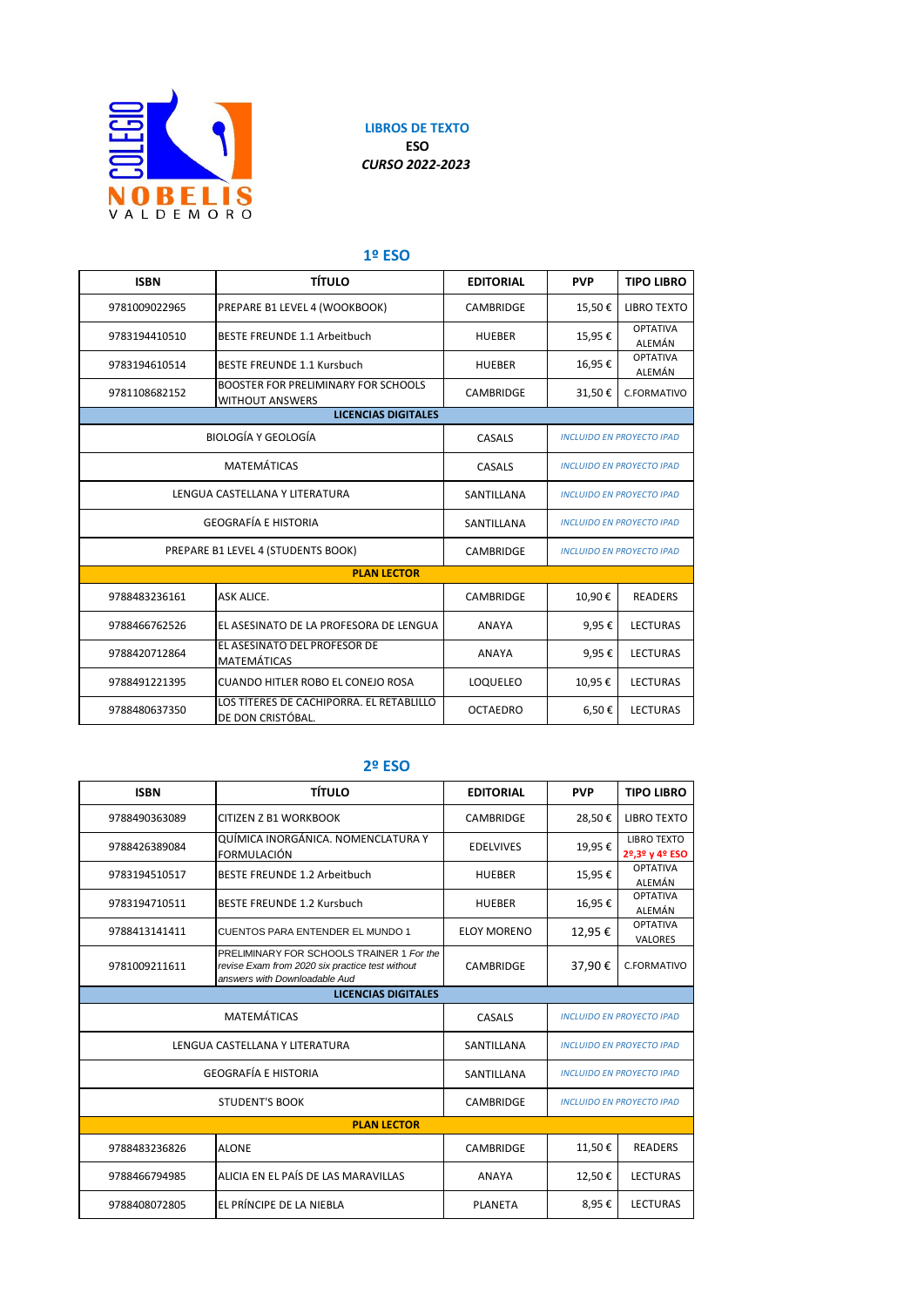| 9788466751735 | <b>ROMEO Y JULIETA</b>  | ANAYA | 12.50€ | <b>LECTURAS</b> |
|---------------|-------------------------|-------|--------|-----------------|
| 9788467593945 | <b>CAMPOS DE FRESAS</b> | SM    | 10,95€ | <b>LECTURAS</b> |

## **3º ESO**

|                                                      | J- LJV                                                                              |                  |                                  |                                      |
|------------------------------------------------------|-------------------------------------------------------------------------------------|------------------|----------------------------------|--------------------------------------|
| <b>ISBN</b>                                          | <b>TÍTULO</b>                                                                       | <b>EDITORIAL</b> | <b>PVP</b>                       | <b>TIPO LIBRO</b>                    |
| 9788426389084                                        | QUÍMICA INORGÁNICA. NOMENCLATURA Y<br>FORMULACIÓN                                   | <b>EDELVIVES</b> | 19,95€                           | <b>LIBRO TEXTO</b><br>2º,3º y 4º ESO |
| 9788490361436                                        | CITIZEN Z B1+ WORKBOOK                                                              | <b>CAMBRIDGE</b> | 28,50€                           | <b>LIBRO TEXTO</b>                   |
| 9783194610521                                        | <b>BESTE FREUNDE 2.1 KURSBUCH</b>                                                   | <b>HUEBER</b>    | 16,95€                           | <b>OPTATIVA</b><br>ALEMÁN            |
| 9783194410527                                        | <b>BESTE FREUNDE 2.1 ARBEITSBUCH</b>                                                | <b>HUEBER</b>    | 15,95€                           | <b>OPTATIVA</b><br>ALEMÁN            |
| 9781009212175                                        | FIRST FOR SCHOOLS TRAINER 2 SIX PRACTICE<br><b>TESTS WITHOUT ANSWERS WITH AUDIO</b> | <b>CAMBRIDGE</b> | 38,50€                           | C.FORMATIVO<br>3º y 4º ESO           |
| <b>LICENCIAS DIGITALES</b>                           |                                                                                     |                  |                                  |                                      |
| MATEMÁTICAS ACADÉMICAS                               |                                                                                     | CASALS           | <b>INCLUIDO EN PROYECTO IPAD</b> |                                      |
| INICIACIÓN A LA ACTIVIDAD EMPRENDEDORA Y EMPRESARIAL |                                                                                     | SANTILLANA       | <b>PROYECTO</b><br><b>IPAD</b>   | <b>OPTATIVA</b>                      |
| LENGUA CASTELLANA Y LITERATURA                       |                                                                                     | SANTILLANA       | <b>INCLUIDO EN PROYECTO IPAD</b> |                                      |
| <b>GEOGRAFÍA E HISTORIA</b>                          |                                                                                     | SANTILLANA       | <b>INCLUIDO EN PROYECTO IPAD</b> |                                      |
| <b>STUDENT'S BOOK</b>                                |                                                                                     | <b>CAMBRIDGE</b> | <b>INCLUIDO EN PROYECTO IPAD</b> |                                      |
|                                                      | <b>PLAN LECTOR</b>                                                                  |                  |                                  |                                      |
| 9788483235539                                        | <b>ROBINSON CRUSOE</b>                                                              | <b>CAMBRIDGE</b> | 11,90€                           | <b>READERS</b>                       |
| 9788466785365                                        | <b>FRANKENSTEIN</b>                                                                 | <b>ANAYA</b>     | 12,50€                           | <b>LECTURAS</b>                      |
| 9788491221159                                        | EL SEÑOR DEL CERO                                                                   | LOQUELEO         | 10,80€                           | <b>LECTURAS</b>                      |
| 9788426352569                                        | El LAZARILLO DE TORMES                                                              | <b>EDELVIVES</b> | 11,50€                           | <b>LECTURAS</b>                      |
| 9788426352583                                        | <b>FUENTEOVEJUNA</b>                                                                | <b>EDELVIVES</b> | 11,50€                           | <b>LECTURAS</b>                      |

## **4º ESO**

| <b>ISBN</b>                    | <b>TÍTULO</b>                                                              | <b>EDITORIAL</b>   | <b>PVP</b>                       | <b>TIPO LIBRO</b>                    |  |
|--------------------------------|----------------------------------------------------------------------------|--------------------|----------------------------------|--------------------------------------|--|
| 9788490365793                  | CITIZEN Z B2 WORKBOOK                                                      | <b>CAMBRIDGE</b>   | 28,50€                           | <b>LIBRO TEXTO</b>                   |  |
| 9783194710528                  | <b>BESTE FREUNDE 2.2 KURSBUCH</b>                                          | <b>HUEBER</b>      | 16,95€                           | <b>OPTATIVA</b><br>ALEMÁN            |  |
| 9783194510524                  | <b>BESTE FREUNDE 2.2 ARBEITSBUCH</b>                                       | <b>HUEBER</b>      | 15,95€                           | <b>OPTATIVA</b><br>ALEMÁN            |  |
| 9788413142401                  | LO QUE ENCONTRÉ BAJO EL SOFÁ                                               | <b>ELOY MORENO</b> | 12,95€                           | <b>OPTATIVA</b><br><b>VALORES</b>    |  |
| 9781107446045                  | FIRST FOR SCHOOLS TRAINER SIX PRACTICE TESTS<br>WITHOUT ANSWERS WITH AUDIO | <b>CAMBRIDGE</b>   | 38,50€                           | C.FORMATIVO<br>3º y 4º ESO           |  |
|                                | <b>LICENCIAS DIGITALES</b>                                                 |                    |                                  |                                      |  |
| LENGUA CASTELLANA Y LITERATURA |                                                                            | SANTILLANA         | <b>INCLUIDO EN PROYECTO IPAD</b> |                                      |  |
| <b>GEOGRAFÍA E HISTORIA</b>    |                                                                            | SANTILLANA         | <b>INCLUIDO EN PROYECTO IPAD</b> |                                      |  |
| <b>STUDENT'S BOOK</b>          |                                                                            | <b>CAMBRIDGE</b>   | <b>INCLUIDO EN PROYECTO IPAD</b> |                                      |  |
| <b>FILOSOFÍA</b>               |                                                                            | SANTILLANA         | <b>PROYECTO</b><br><b>IPAD</b>   | <b>OPTATIVA</b>                      |  |
| <b>MATEMÁTICAS APLICADAS</b>   |                                                                            |                    |                                  |                                      |  |
| <b>MATEMÁTICAS APLICADAS</b>   |                                                                            | CASALS             |                                  | <b>INCLUIDO EN PROYECTO IPAD</b>     |  |
| <b>CIENCIAS</b>                |                                                                            |                    |                                  |                                      |  |
| MATEMÁTICAS ACADÉMICAS         |                                                                            | CASALS             | <b>INCLUIDO EN PROYECTO IPAD</b> |                                      |  |
| FÍSICA Y QUÍMICA               |                                                                            | <b>MC GRAWHILL</b> | <b>INCLUIDO EN PROYECTO IPAD</b> |                                      |  |
| <b>BIOLOGÍA Y GEOLOGÍA</b>     |                                                                            | CASALS             |                                  | <b>INCLUIDO EN PROYECTO IPAD</b>     |  |
| 9788426389084                  | QUÍMICA INORGÁNICA. NOMENCLATURA Y<br><b>FORMULACIÓN</b>                   | <b>EDELVIVES</b>   | 19,95€                           | <b>LIBRO TEXTO</b><br>2º,3º y 4º ESO |  |